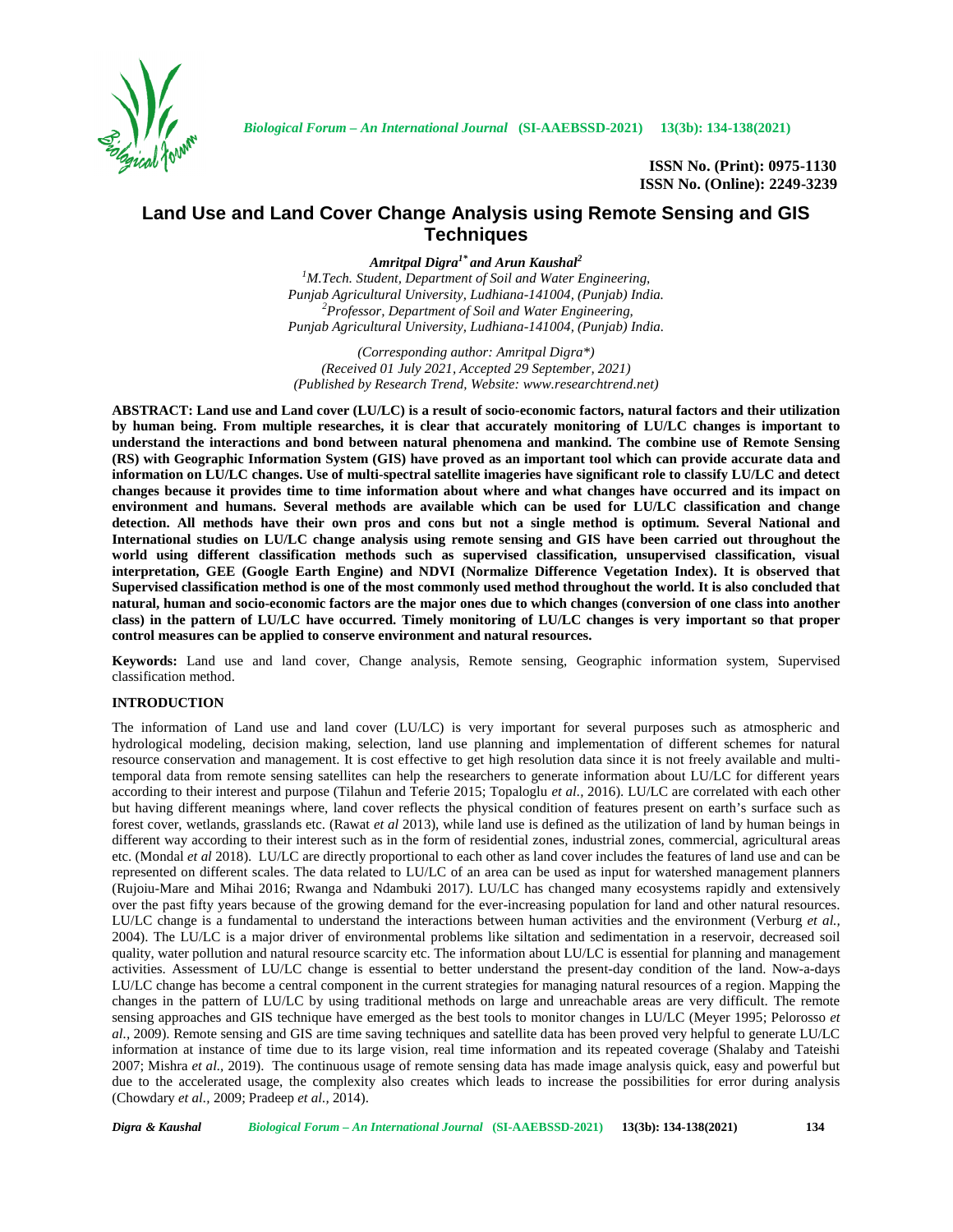It is very important to have satellite data of two different time periods to perform the LU/LC change analysis of any particular area. Firstly, the LU/LC classification to be done for both these time periods and then comparing it, the occurred changes are analyzed (Brondizio *et al.,* 1994). Remote sensing data combined with GIS is extensively used to achieve LU/LC change analysis objectives. The various methods to detect LU/LC changes with remote sensing and GIS are supervised classification, unsupervised classification, visual image interpretation, NDVI and GEE therefore it was very necessary to review the different techniques used for LULC change detection (Lu *et al.,* 2004; Rogan and Chen 2004; Julien *et al.,* 2011). In this paper several techniques of LU/LC classification and change analysis using Remote sensing and GIS approach used throughout the world by different research workers has been discussed as follows.

Oinam *et al.,* (2005) analyzed land use and land cover changes from the year 1991-2001 in Jahlma watershed of the Lahaul valley, cold desert region of the northwestern Himalaya, India. IRS-1A and IRS-1D satellite data for the years 1991 and 2001 had been used following visual image interpretation method to analyze LU/LC changes. The result showed that the cultivated land within the watershed had been increased from 54.87% in 1991 to 56.89% in 2001, while there was decrease in grassland from 31.41% in 1991 to 29.81% in 2001.

Prakasam (2010) detected land use and land cover change of Kodaikanal over 40 years' period (1969-2008) by using remote sensing and GIS. Survey of India (SOI) map for the year 1969, LANDSAT imageries of the years 2003 and 2008 had been used for this study and GIS software was used to prepare LU/LC classification maps by adopting supervised classification technique. Ground truth data was used for checking the accuracy of classified maps. The result showed that forest area had been decreased from 70% (1969) to 33% (2008), while area under built-up land was increased from 3% to 21% in the study area.

Singh *et al.*, (2010) monitored the changes in LU/LC of Rupnagar district, Punjab by using LANDSAT and IRS LISS-III satellite data over a period of 1989-2006. The unsupervised classification method was used to obtain LU/LC changes. Grouping of four reflective bands of three LANDSAT imageries were carried out by using isodata clustering algorithm with the help of ground truth data. The results showed that there was decrease in cropland by 225.97  $km^2$ , dense forest 128.57  $km^2$  and waterbody 11.69 km<sup>2</sup>, while there was increase in settlement by 93.5 km<sup>2</sup> and salt affected land 9.74 km<sup>2</sup>.

Singh and Khanduri (2011) detected LU/LC changes of Pathankot and Dhar Kalan tehsil, through remote sensing and GIS over a period of 1991-2006. In this study, Satellite images of IRS-IA and D, LISS-II, LISS-III, LANDSAT (TM and ETM+) for the years 1991-2006 and digital topographic maps of Survey of India (SOI) had been used by applying on screen visual image interpretation method in EDRAS imagine and ArcGIS software. The results showed some major changes in land cover where, 104.02 km<sup>2</sup> area had been converted into cropped land and built-up from forest and fallow land. Incredible increase in the area of crop land by  $69.23 \text{ km}^2$  had also been observed.

Rawat *et al.,* (2013) applied geospatial techniques for LU/LC classification of Ramnagar located in the foothill zone of the Uttarakhand over a period of time 1990-2010. LANDSAT TM (Thematic Mapper) of 1990 and 2010 which had been taken from earth explorer to classify different categories of LU/LC and detect the LU/LC changes using supervised classification in ERDAS software. Study area was classified into five classes for both the years 1990 and 2010. The results showed that area under built up and sandbar have been increased by 8.88% and 3.98% respectively, while the area under vegetation, agriculture and waterbody is decreased by 9.41%, 0.69% and 2.76% respectively.

Anees *et al.,* (2014) analyzed spatio-temporal land cover change during the period of 2001-2011 in Makhawan watershed, MP through remote sensing and GIS techniques. Satellite data of IRS-1D LISS-III for the year 2001 and IRS-P6 LISS-III for the year 2011 had been used following visual image interpretation technique in ArcGIS to analyze LU/LC changes. The result showed that the uncultivated land, dense forest and waste land had been decreased from 26.96% (2001) to 11.17% (2011), 9.03% (2001) to 7.87% (2011) and 7.19% (2001) to 3.12% (2011) respectively, while cultivated land, built-up and open scrub had increased from 19.83% (2001) to 23.17% (2011), 4.57% (2001) to 11.15% (2011) and 27.65% (2001) to 41.64% (2011) respectively.

Poongothai *et al.,* (2014) detected LU/LC changes in Kiliyar sub-watershed of Tamilnadu which is located partly in Thiruvannamalai and Kanchipuram districts using remote sensing and GIS. Temporal land use and land cover maps of the study area were made through visual classification method to analyze the nature and degree of LU/LC changes. Satellite imageries of LISS and toposheets were used as data sources collected from IRS, Anna University, which were geo-referenced to get the LU/LC maps for different years (1995, 2003 and 2009) using ArcGIS software. The results showed that there was increase in waste land by 2.53%, while there was decrease in agriculture land by 0.46%, forest area by 0.82% and water bodies by 1.14%.

Pradeep *et al.,* (2014) detected LU/LC changes for the area Usilampatti block in Madurai district over a period of 1990-2001 using remote sensing and GIS. LANDSAT-5 TM (1990) and LANDSAT-7 ETM+ (2001) data had been analyzed by using visual interpretation techniques to identify major changes in LU/LC. The results showed the significant changes in the major categories, where agricultural land had been increased from 105.35 km<sup>2</sup> (1990) to 115.56 km<sup>2</sup> (2001), wasteland from 68.37 km<sup>2</sup> (1990) to 76.23 km<sup>2</sup> (2001) and built-up 1.97 km<sup>2</sup> (1990) to 2.68 km<sup>2</sup> (2001), while the area under vegetation was decreased from 86.5 km<sup>2</sup> (1990) to 67.28 km<sup>2</sup> (2001).

Rawat and Kumar (2015) classified LU/LC map of Hawalbagh block of Almora district, Uttarakhand over a period of time 1990- 2010 using remote sensing and GIS. LANDSAT satellite imageries of two different time periods: LANDSAT data of the years 1990 and 2010 had been used which were collected from Global Land Cover Facility Site (GLCF) as well as earth explorer site and used them into ERDAS 9.3 software to identify the changes. The supervised classification methodology had been used to categorize the features into five different classes for both the years 1990 and 2010. The results showed that area under vegetation and built-up has been increased by 3.51% and 3.55% respectively, while the area under agriculture, barren land and waterbody decreased by 1.52%, 5.46% and 0.08% respectively. Overall accuracy for LU/LC classification was found to be as 90.29% and 92.13% with Kappa values as 0.82 and 0.91 respectively.

Satyawan *et al.,* (2015) prepared LU/LC maps of Sahaspur block in Dehradun district, Uttarakhand using geospatial technique. Satellite data of Landsat of the year 1976 and IRS-1D LISS-III of the year 2009 had been analyzed in ERDAS imagine software using visual interpretation classification methodology and categorized into different classes for both the years. The results

*Digra & Kaushal Biological Forum - An International Journal* **(SI-AAEBSSD-2021) 13(3b): 134-138(2021) 135**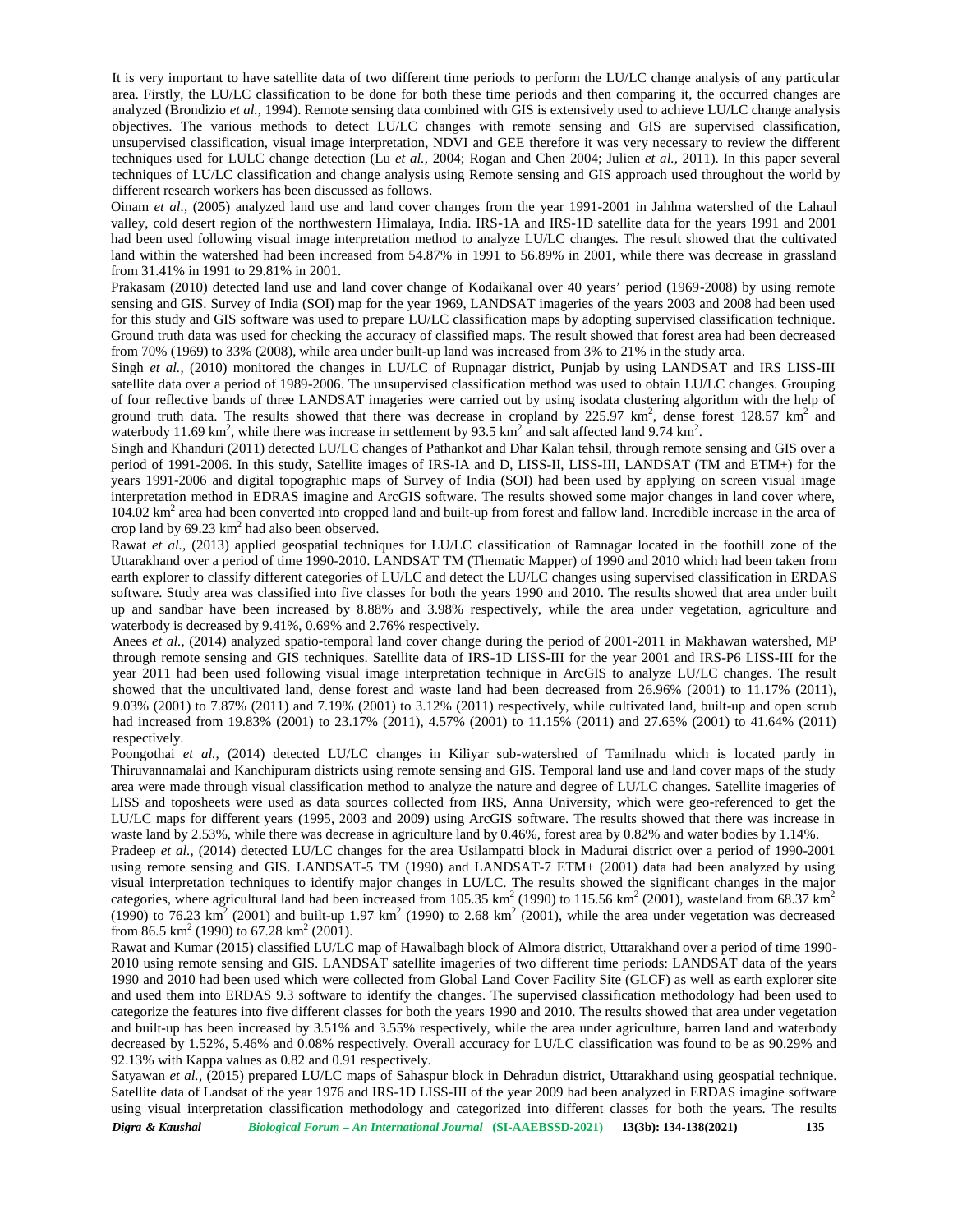showed that the area under built-up, forest dense, forest open, tree clad and wasteland increased by 2.44%, 5.52%, 2.53%, 0.11% and 0.04% respectively while, area under agriculture, agriculture plantation, forest plantation, forest scrub and water bodies decreased by 0.22%, 0.08%, 0.99%, 8.11% and 0.04% respectively.

Meshesha *et al.,* (2016) analyzed LU/LC change dynamics in Beressa Watershed Ethiopia by using remote sensing and GIS approach. Satellite data of Landsat-5 (1984 and 1999) and Landsat-8 (2015) was used by adopting Unsupervised classification method to prepare LU/LC maps using ArcGIS and ERDAS Imagine software. There was total six LU/LC classes i.e., farmland, grazing land, barren land, settlement, forest and water body have been demarcated. From the results it has been observed that areas under settlement and farmland have increased by,while area under grazing land and barren decreased. In case of forest cover it is noticed that it has decreased as 5 ha from 1984 to 1999 but it increased as 15.6 ha from the year 1999 to 2015.

Huang *et al.,* (2017) mapped the major land use dynamics in Beijing. Satellite data of Landsat series have been used to classify seven LU/LC classes i.e., cropland, built-up, grassland, shrub forest, waterbody and barren land by using NDVI methods in GEE. Study was conducted to detect changes in the pattern of LU/LC from the year 1985 to 2014. Results showed the average increment of 84.64% in the areas of built-up and urban lands. Similarly, gains and loss has also been observed in overall vegetation by 109038 ha and 140228 ha respectively with 86.61% overall accuracy.

Prasad and Inayathulla (2017) detected LU/LC changes in Hebbal valley of Bangalore, Karnataka over a period of 2001-2015 using remote sensing and GIS technologies. The patterns and analysis of LU/LC changes in the selected region had been carried out using Survey of India toposheets, satellite imageries of IRS-IC-LISS III for the years 2001, 2003, 2006, 2009, 2012 and 2015 and ArcGIS software by adopting visual interpretation technique. The results showed that there was decrease in agricultural land by 12.9% and water bodies by 1.17%, while there was increase in built-up area by 7.49% with minimal increase in industrial zone.

Reddy *et al.,* (2017) detected LU/LC changes on Kanchinegalur sub-watershed of Dharma watershed, Hangal taluk, Haveri district over a period of 2003-2015 using remote sensing and GIS technologies. Survey of India (SOI) toposheets, LANDSAT-7 for the years 2003 and 2015 and IRS-P6 LISS-III for the year 2012 had been used and processed in ArcGIS software by following supervised classification technique to detect LU/LC changes in the study area. The result showed that there was increase in human settlement by 23.92% and agro-forestry/horticulture by 91.55%, while there was decrease in cultivable waste land by 81.24%.

Shafiq *et al.,* (2017) analyzed LU/LC changes from the year 2002-2014 in Lolab watershed of Kashmir valley, western Himalayas using remote sensing and GIS. IRS-1C LISS-III satellite data had been used by following standard visual/digital image interpretation techniques. The LU/LC maps had been prepared with the help of GIS software. The result showed that the forests area had decreased from 45.3% (2002) to 44.61% (2014), agricultural land 35.03% (2002) to 33.99% (2014) and waterbodies 7.20% (2002) to 7.48% (2014), while there was increase in horticultural area from 8.05% (2002) to 9.91% (2014).

Bashir *et al.,* (2018) classified LU/LC maps using remote sensing and GIS techniques in upper Jhelum basin between years 2008 and 2015. LANDSAT satellite data for both years had been used for LU/LC classification. There were fourteen LU/LC classes: agriculture, forest, horticulture, built up, barren land, aquatic vegetation, plantation, scrubs, pastures, river bed, water bodies, exposed rocks, snow and kare was had been delineated using supervised classification technique in ERDAS imagine software. The results showed that area under Agriculture, forest, river bed and snow has been decreased by 5.02%, 0.41%, 0.006% and 0.57% respectively while, the area under Horticulture, built-up, plantation, barren land, exposed rocks, pastures, scrubs and karewas increased by 4.01%, 0.46%, 0.36%, 0.10%, 0.56%, 0.32%, 0.07 and 0.01% respectively.

Sushanth *et al.*, (2018) conducted a study on temporal land use change in Patiala-Ki-Rao watershed of Shivalik foot-hills situated in the Mohali district of Punjab. Landsat data for the years of 2006 and 2016 and supervised classification method were used for the change detection in watershed. Study concluded that due to urbanization the agricultural and forest land had been decreased by 64.57 ha and 194.90 ha respectively. The overall accuracy and Kappa value are found as more than 90% and 0.9 respectively. Bukhari (2019) studied spatial and temporal LU/LC dynamics in Ningli watershed of Jehlum catchment in Kashmir valley, north western Himalaya from the years 1992 to 2017 using remote sensing and GIS. Landsat for the years 1992 and 2008 and Landsat 8 for the year 2017 satellite data had been used by following supervised classification technique to map the LU/LC classes and analyze changes for the period 1992-2017. The results showed that the area under horticulture, settlement and barren had increased by 15.16%, 3.02% and 3.37% respectively, while there was decrease in agricultural land by 15.03%. The overall accuracy of LU/LC classification found to be as 87%, 89.5% and 91.3% for the years 1992, 2008 and 2017 respectively.

Mishra *et al.,* (2019) prepared LU/LC classification maps in Sikkim, India for periods 1988-1996, 1996-2008 and 2008-2017 using remote sensing and GIS techniques. Landsat-5 and Sentinel 2A satellite data had been used by adopting supervised classification technique to prepare LU/LC maps of watershed. There were six major LU/LC classes: agriculture, barren land, built-up, dense forest, open forests and waterbodies which had been demarcated for the years 1988, 1996, 2008 and 2017. The results showed interment in the areas under built-up, dense forest and water bodies by 2.13%, 16.40% and 0.11% respectively while, area under agriculture, barren land and open forest decreased by 2.83%, 1.82% and 13.98% respectively.

Chowdhury *et al.,* (2020) assessed the accuracy of LU/LC classification of Halda watershed, Bangladesh, over the last forty years (1978-2017) using remote sensing and GIS. The multispectral data had been taken from LANDSAT-2 (MSS) for 1978, LANDSAT-5 for 1999 and LANDSAT-8 for 2017 and were analyzed in ERDAS imagine and ArcGIS software. The watershed had been classified into five major classes: agriculture, bare soil, settlements, vegetation and water body by using supervised classification method. In the results it has been observed that the class vegetation as 35.1% and waterbodies as 85.47% were converted into agricultural land, bare-soils and built-up areas. The overall accuracy of LU/LC classification is found to be as 88%, 88.64% and 89.22% with kappa (K) coefficient as 0.78, 0.80 and 0.84 for the years 1978, 1999 and 2017 respectively.

Vivekananda *et al.,* (2020) studied multi temporal image analysis for LU/LC classification and change detection in Ananthapuramu, Andhra Pradesh using remote sensing and GIS. Satellite data of Landsat-8 (1978) and Landsat-5 (2018) have been used to classify LU/LC by adopting Supervised classification method. There was total five LU/LC classes were identified i.e., waterbody, built-up, forest, barren land/other land and agriculture. The results showed that area under waterbody, forest and

*Digra* & *Kaushal Biological Forum - An International Journal* **(SI-AAEBSSD-2021) 13(3b): 134-138(2021) 136**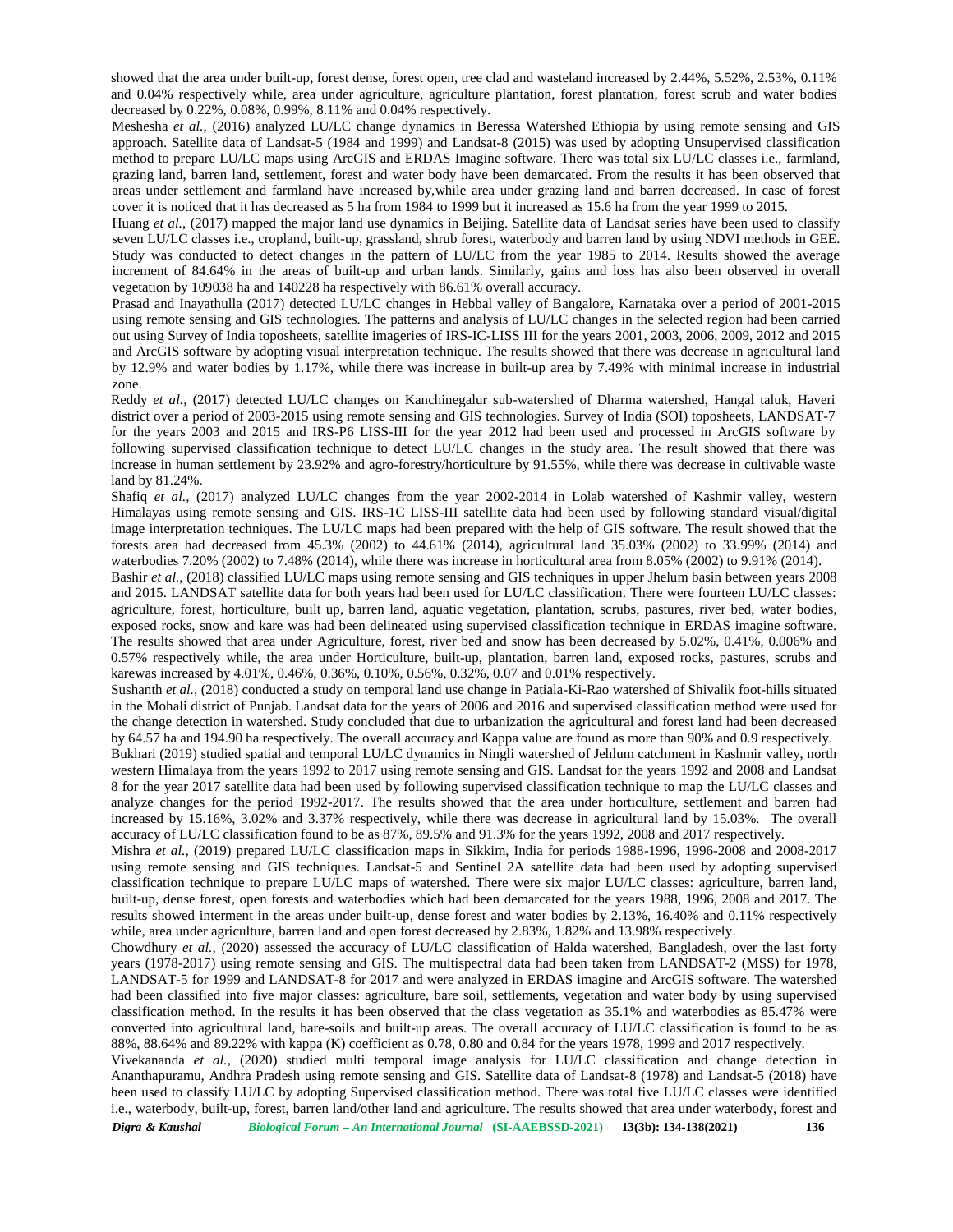agriculture is decreased by 73.04%, 31% and 61.84% respectively, while area under built-up and barren land/other land is increased by 454.33% and 104.7% respectively.

## **CONCLUSIONS**

The study was conducted to review various methods on LU/LC change analysis using Remote sensing and GIS techniques throughout the world. These techniques are supervised classification, unsupervised classification, visual image interpretation, GEE and NDVI. It has been noticed that from all above methods Supervised classification method used predominantly for LU/LC classification and for change detection. No doubt, resolution of satellite imageries has also played important role in the selection of classification method. LU/LC classes viz. agriculture, built-up, barren land, forest (dense, moderate and degraded), waterbodies, shrublands were identified in most of the researches. Moreover, advanced Remote sensing and GIS approach proved as best and effective tools for detailed change analysis in LU/LC. The overall conclusion from the study says that information and data related to LU/LC and changes obtained from Remote sensing and GIS techniques are very helpful to the agencies which are working on land management, environment monitoring projects as it gives the clear information about where and what kind of changes have occurred.

**Acknowledgement.** We acknowledge Punjab Agricultural University, Ludhiana and Punjab Remote Sensing Centre, Ludhiana, Punjab for their support, facilities and materials required for this work. **Conflicts of Interest.** There is not conflict of interest.

## **REFERENCES**

- Anees, M. T., Javed, A., & Khanday, M. Y. (2014). Spatio-temporal land cover analysis in Makhawan watershed (M.P.), India through remote sensing and GIS techniques. *Journal of Geographic Information System,*6: 298-306.
- Bashir, T., Romshoo, S.A., & Sabha, I. (2018). Monitoring land use/cover change using remote sensing and GIS techniques in upper Jhelum basin. *International Journal of Advance Research in Science and Engineering, 7*(4): 1060-1077.
- Brondizio, E. S., Moran, E. F., Mausel, P., & Wu, Y. (1994). Land use change in the Amazon estuary: Patterns of caboclo settlement and landscape management. *Human Ecology*, *22*(3), 249–278.
- Bukhari, S.K. (2019) Spatio-temporal land use/land cover dynamics in Ningli watershed of Jehlum catchment in Kashmir valley, north western Himalaya using remote sensing and GIS. *International Journal of Innovative Technology and Exploring Engineering, 8*(5): 850-857.
- Chowdary, V.M., Ramakrishnan, D., Srivastava, Y.K., Chandran, V., & Jeyaram,A. (2009). Integrated water resource development plan for sustainable management of Mayurakshi watershed, India using remote sensing and GIS. *Water Resource Management, 23*: 1581-1602.
- Chowdhury, M., Hasan, M.E.,& Mamun, A.A. (2020). Land use/land cover change assessment of Halda watershed using remote sensing and GIS. *Egyptian Journal of Remote Sensing Space Sciences, 23*: 63-75.
- Huang, H., Chen, Y., Clinton, N., Wang, J., Wang, X., Liu, C., & Zhu, Z. (2017). Mapping major land cover dynamics in Beijing using all Landsat images in Google Earth Engine. *Remote Sensing of Environment*, *202*: 166-176.
- Julien, Y., Sobrino, J. A., Mattar, C., Ruescas, A. B., Jiménez-Muñoz, J. C., Sòria, G.,& Cuenca, J. (2011). Temporal analysis of normalized difference vegetation index (NDVI) and land surface temperature (LST) parameters to detect changes in the Iberian land cover between 1981 and 2001. *International Journal of Remote Sensing*, *32*(7), 2057–2068.
- Lu, D., Mausel, P., Brondízio, E., & Moran, E. (2004). Change detection techniques. *International Journal of Remote Sensing*, *25*(12), 2365– 2401.
- Meshesha, T.W., Tripathi, S. K., & Khare, D. (2016). Analysis of land use and land cover change dynamics using GIS and remote sensing during 1984 and 2015 in the Beressa Watershed Northern Central Highland of Ethiopia. *Modeling Earth Systems and Environment*, *2*(4), 1-12.
- Meyer, W.B. (1995). Past and present land use and land cover in the USA. Consequences: The Nature and Implications of Environmental Change. Vol 1, pp 25-33. US Geological Survey.
- Mishra, P.K., Rai, A., & Rai, S.C. (2019). Land use and land cover change detection using geospatial techniques in the Sikkim Himalaya, India. *Egyptian Journal of Remote Sensing Space Sciences,* 23: 133-143.
- Mondal, I., Thakur, S., Ghosh, P., De, T.K.,& Bandyopadhyay, J. (2019). Land use/land cover modeling of Sagar Island, India using remote sensing and GIS techniques. In: Abraham *et al* (eds) *Emerging Technologies in Data Mining and Information Security*. Pp 771- 785. Advances in Intelligent Systems and Computing, Springer, Singapore.
- Oinam, S.S., Rawat, Y.S., Khoiyangbam, R.S., Gajananda, K.H., Kuniyal, J.C., & Vishvakarma, S.C. (2005). Land use and land cover changes in Jahlma watershed of the Lahaul valley, cold desert region of the northwestern Himalaya, India. *Journal of Mountain Science, 2*(2): 129- 136.
- Pelorosso, R., Leone, A., & Boccia, L. (2009). Land Cover and Land Use Change in the Italian Central Apennines: A Comparison of assessment Methods. *Applied Geography*, *29*(1), 35-48.

Poongothai, S., Sridhar, N., & Shourie, R.A. (2014). Change detection of land use/land cover of a watershed using remote sensing and GIS. *International Journal of Engineering and Advanced Technology, 3*(6): 226-230.

- Pradeep, C., Bharadwaj, A.K., & Thirumalaivasan, D. (2014). Land use/land cover change detection: A case study of Usilampatti block, Madurai district, Tamil Nadu. *International Journal of Geomatics and Geosciences, 4*(4): 600-608.
- Prakasam, C. (2010). Land use and land cover change detection through remote sensing approach: A case study of Kodaikanal taluk, Tamilnadu. *International Journal of Geomatics Geosciences, 1*(2): 150-158.
- Prasad, C.V., & Inayathulla, M. (2017). Land use and land cover change detection by remote sensing and GIS techniques: A case study of Hebbal Valley, Bangalore. *International Journal of General Engineering and Technology, 6*(5): 63-69.
- Rawat, J.S., & Kumar, M. (2015). Monitoring land use/cover change using remote sensing and GIS techniques: A case study of Hawalbagh block, district Almora, Uttarakhand, India. *Egyptian Journal of Remote Sensing Space Sciences, 18*: 77-84.
- Rawat, J.S., Biswas, V., & Kumar, M. (2013). Changes in land use/cover using geospatial techniques: A case study of Ramnagar town area, district Nainital, Uttarakhand, India. *Egyptian Journal of Remote Sensing Space Sciences, 16*: 111-117.
- Reddy, A., Kumar, M., Kumar, H.H., & Shivapur, A.V. (2017). Land use land cover change detection on Kanchinegalur sub watershed using GIS and remote sensing technique. *International Journal for Research in Applied Science and Engineering Technology, 5*: 2128-2136.
- Rogan, J., & Chen, D. (2004). Remote sensing technology for mapping and monitoring land-cover and land-use change. *Progress in Planning*, *61*(4), 301–325.